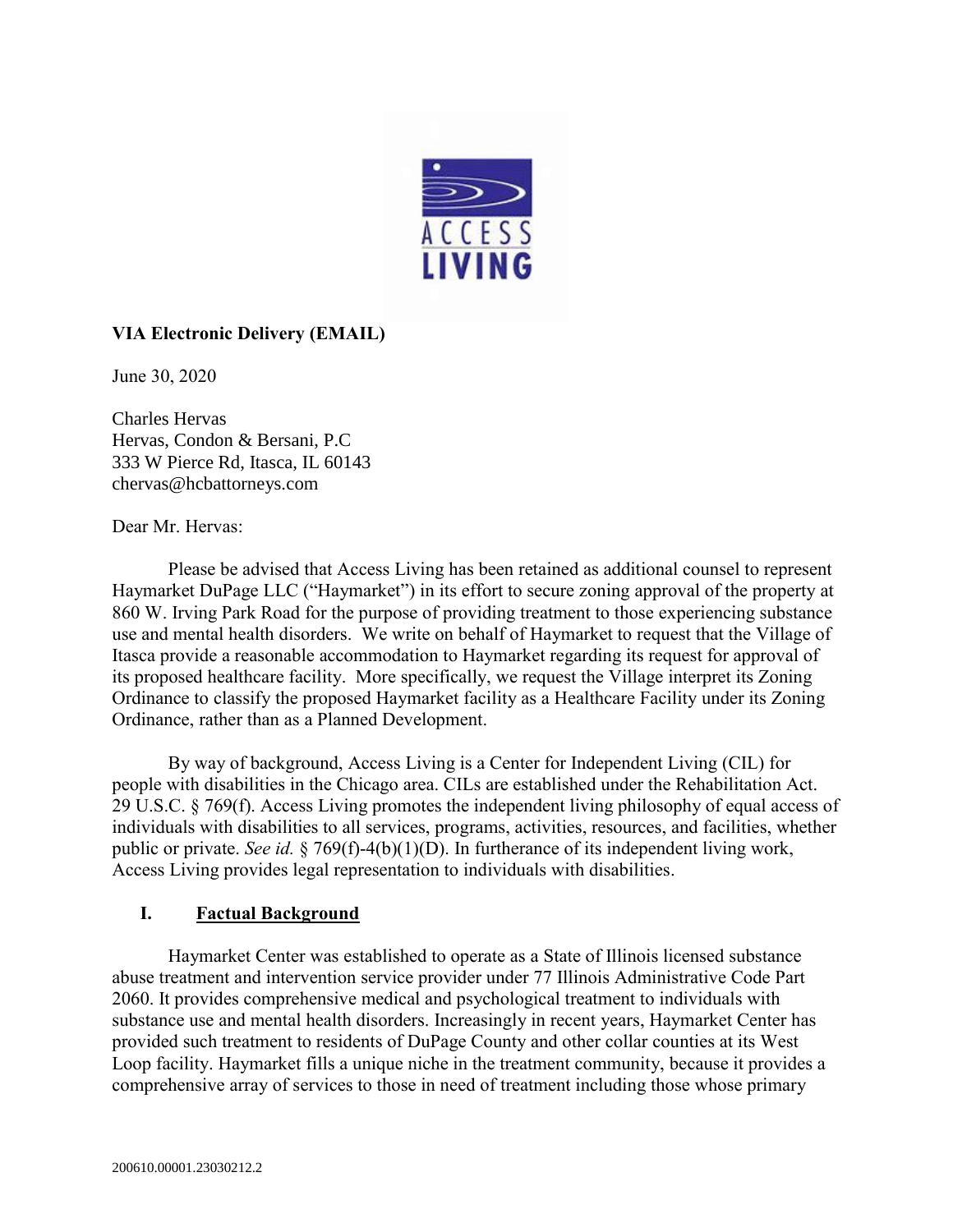source of payment is Medicaid, or who are unable to pay for treatment. These services are provided by a team of licensed professionals under the supervision of a medical director.

Recognizing the need for a treatment facility in DuPage County to expand access to lifesaving treatment for suburban residents, Haymarket identified the property at 860 W. Irving Park Road , which as you know formerly housed a Holiday Inn ("Property"). Haymarket was drawn to the Property because it is reasonably accessible to patients in need, requires no new buildings or changes to the outside structure, and has sufficient parking. The guest rooms at the Property include individualized rooms, each with a bathroom but no kitchen.

The Property will operate as an in-patient treatment facility and recovery home. Inpatient treatment may range from 14 to 90 days, based on an individual's needs, with an average treatment stay of 28 days. Stays in recovery homes may range from one to twelve months with a typical stay of an estimated 90 days.

## **A. Zoning Ordinance**

The Zoning Ordinance for the Village ("Zoning Ordinance") defines a "Dwelling Unit" as:

one (1) or more rooms, which are arranged, designed or used as living quarters for one (1) family only. Individual bathrooms and complete kitchen facilities, permanently installed, shall be included in *each* dwelling unit. Zoning Ordinance, Section 3, "Definitions" (emphasis added).

The Property is located in the B-2 Community Business District for Itasca. In the B-2 District, a Healthcare Facility is permitted as a special use. Zoning Ordinance, Section 8.4.2(m).

The definition for a "Healthcare Facility" has two components, "Hospital" and "Clinic." Zoning Ordinance, Section 3, "Definitions." The Zoning Ordinance does not reference recovery homes, at least not specifically.

"Clinic" does not apply here because its definition excludes in-patient care. Zoning Ordinance, Section 3, "Definitions."

On the other hand, the definition for a Hospital does apply. A Hospital is:

any institution, place, building or agency, public or private, whether organized for profit, or not, devoted primarily to the maintenance and operation of facilities for the diagnosis and treatment or care of two (2) or more unrelated persons admitted for overnight stay or longer in order to obtain medical care, including obstetric, psychiatric, and nursing or care of illness, disease, injury infirmity, or deformity.

The term "Hospital" without regard to the length of stay shall also include: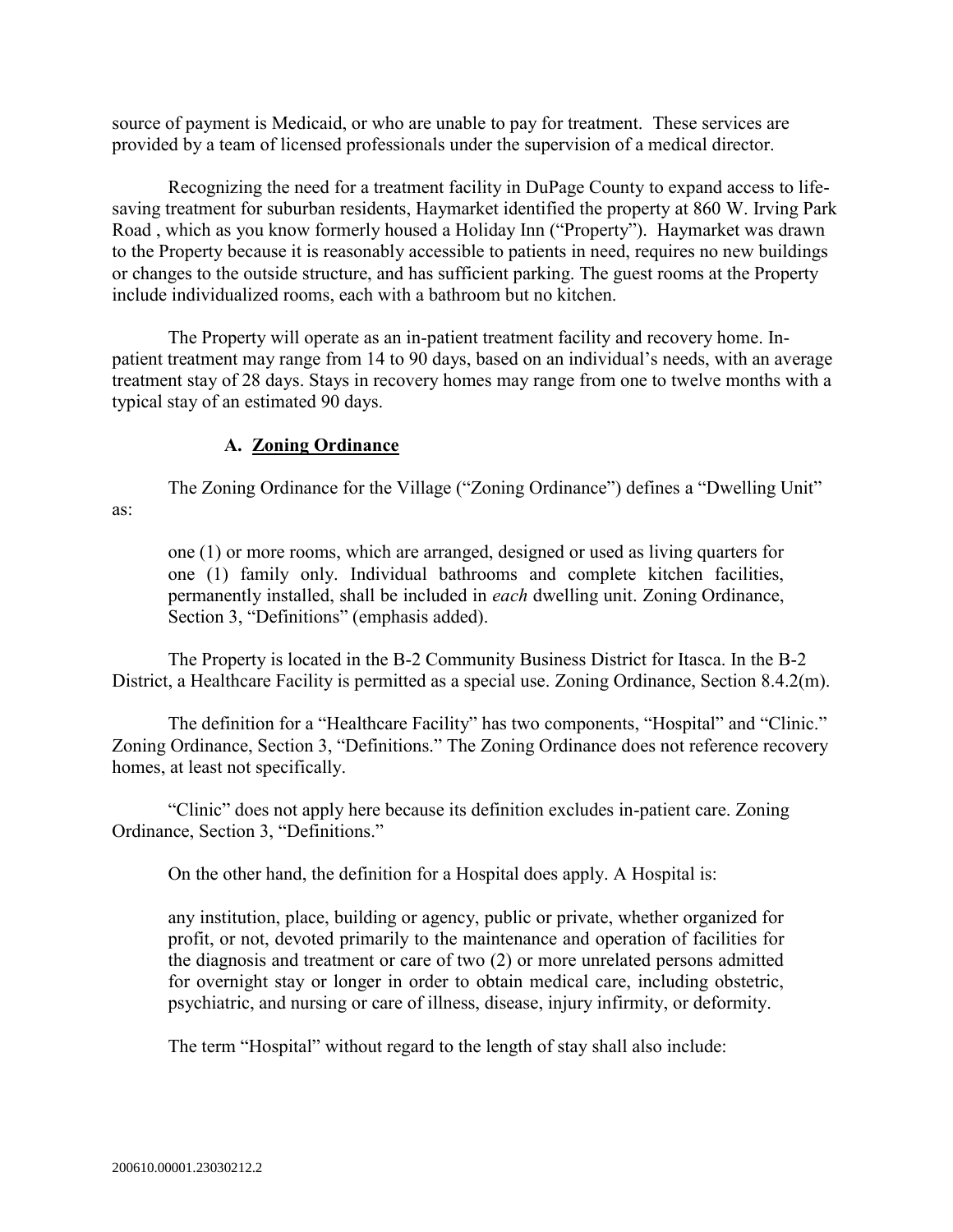1. Any facility which is devoted primarily to providing psychiatric and related services and programs for the diagnosis and treatment or care of two (2) or more unrelated persons suffering from emotional or nervous disease; and

2. All places where pregnant women are received, cared for, or treated during delivery irrespective of the number of patients received.

The term "Hospital" includes general and specialized hospitals, tuberculosis sanitaria, mental or physical hospitals and sanitaria, and includes maternity homes, lying-in-homes, and homes for unwed mothers in which aid is given during delivery.

Zoning Ordinance, Section 3, "Definitions."

In the B-2 District, a Planned Development is permitted as a special use. Zoning Ordinance, Section 8.4.2(u). A Planned Development is:

a parcel of land or contiguous parcels of land of a size sufficient to create its own character, controlled by a single landowner or any group of landowners in common agreement as to control, to be developed as a single entity, the character of which is compatible with adjacent parcels, and the intent of the zoning district or districts in which it is located; the developer or developers may be granted relief from specific land-use regulations and design standards and may be awarded certain premiums in return for assurances of an overall quality of development, including any specific feature which will be of exceptional benefit to the Village as a whole and which would not otherwise be required by the Zoning Ordinance. The area of the planned development shall remain under one (1) ownership or unified control unless safeguards are provided that, in the opinion of the Plan Commission (*See* Section 4.04.5) and Board of Trustees of the Village of Itasca, will provide for the continuation of the original planned development concept.

Zoning Ordinance, Section 3, "Definitions."

Further, a Planned Development is a:

subdivision, development and use of land containing three (3) or more acres as an integral unit, combining (1) or more primary land uses, and which may provide for, but are not limited to single-family residential, multiply family residential, education, business. Commercial, industrial, recreational, park and public use areas may be described as Planned Development (also refer to Definitions Section 3.02).

Zoning Ordinance, Section 14.12, "Planned Developments."

# **B. Procedural History**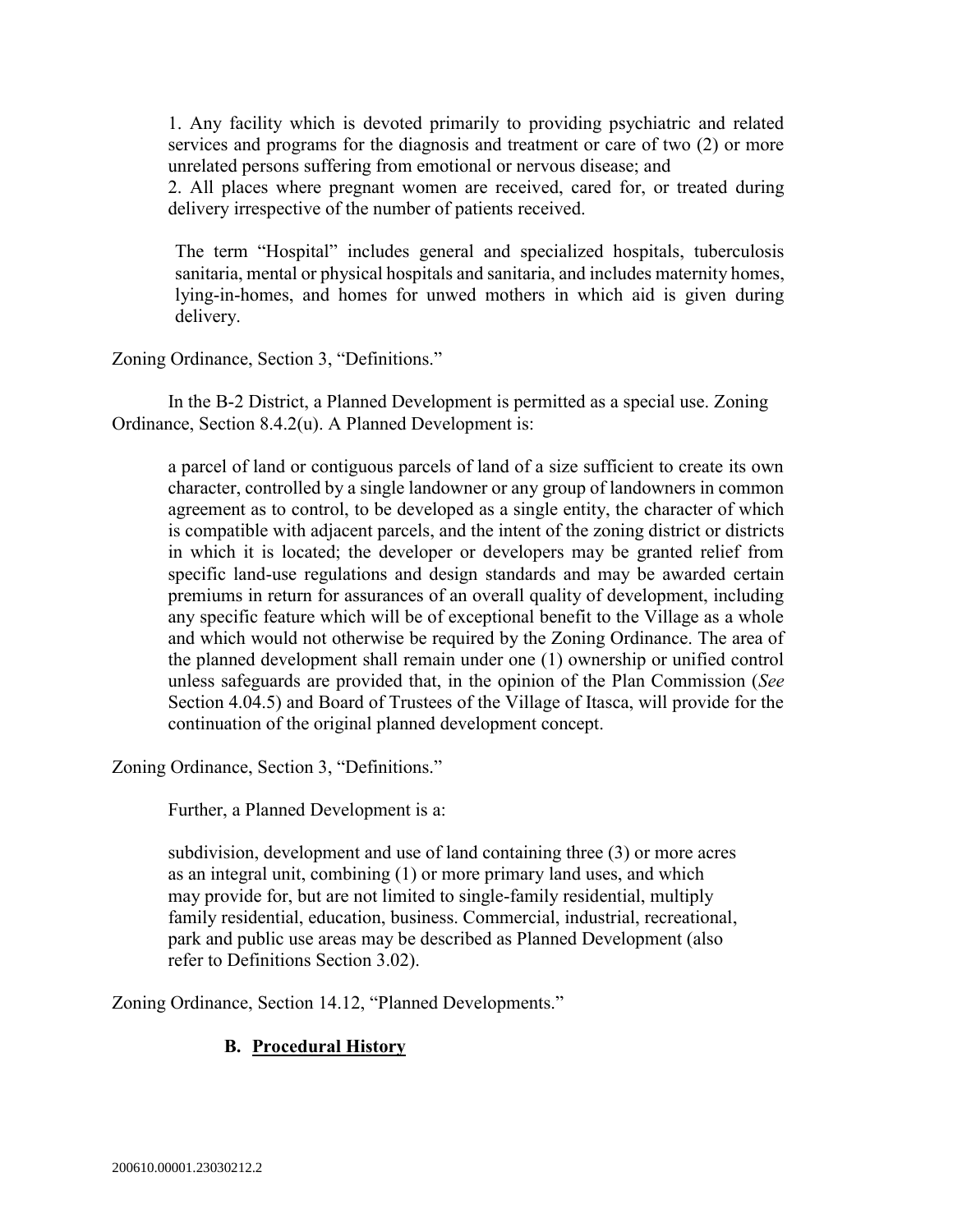In April 2019, Haymarket conferred with the Village Zoning Administrator, Shannon Malik Jarmusz, about securing a special use permit to operate in the B-2 District as a Healthcare Facility.

In May 2019, Ms. Malik Jarmusz claimed the Property represented a mixed use of residential and medical, which would require a number of variances for operation. She directed Haymarket to apply for approval as a Planned Development under Section 8.04(2)(u) of the Zoning Ordinance, rather than as a Healthcare Facility. She characterized the Property as partially "residential" because patients would remain in the recovery home for extended periods of time.

On July 3, 2019, Haymarket filed an application for special use as a Healthcare Facility, an application for special use as a Planned Development, and an application for variances.

On July 16, 2019, a Village Attorney informed Haymarket that Ms. Malik Jarmusz rejected the application for special use for a Healthcare Facility. This was based on her determination that:

Since the B-2 District is primarily a business district, the proposed residential use (the recovery homes component) is not a traditional fit for the district [and]

When a proposed use does not fit into any existing category under the Zoning Ordinance, the petitioner may either (1) seek a text amendment or (2) planned development. Because a text amendment is forever part of the Zoning Ordinance and this type of proposal seemed unlikely to be reoccurring … Haymarket should apply for a planned development by special use.

Memorandum from CD Director/Zoning Administrator Shannon Malik Jarmusz to President of the Village Board of Trustees Jeff Pruyn, September 3, 2019.

On August 13, 2019, Haymarket appealed Ms. Malik Jarmusz's decision to the Village's Plan Commission.

On August 21, 2019, the Village's Plan Commission heard the appeal and voted unanimously to recommend denial. On September 17, 2019, the Village Board voted to deny the appeal.

Because Haymarket now owns the Property, Haymarket intends to file amended applications for zoning approval to reflect this new ownership. It is anticipated the Plan Commission will re-start the hearing process on these applications in mid to late August, 2020.

### **II. Legal Background**

The Fair Housing Act ("FHA") prohibits discrimination against people with disabilities, including people in treatment for substance use and mental health disorders. Under the FHA, it is unlawful to refuse "to make reasonable accommodations in rules, policies, practices, or services,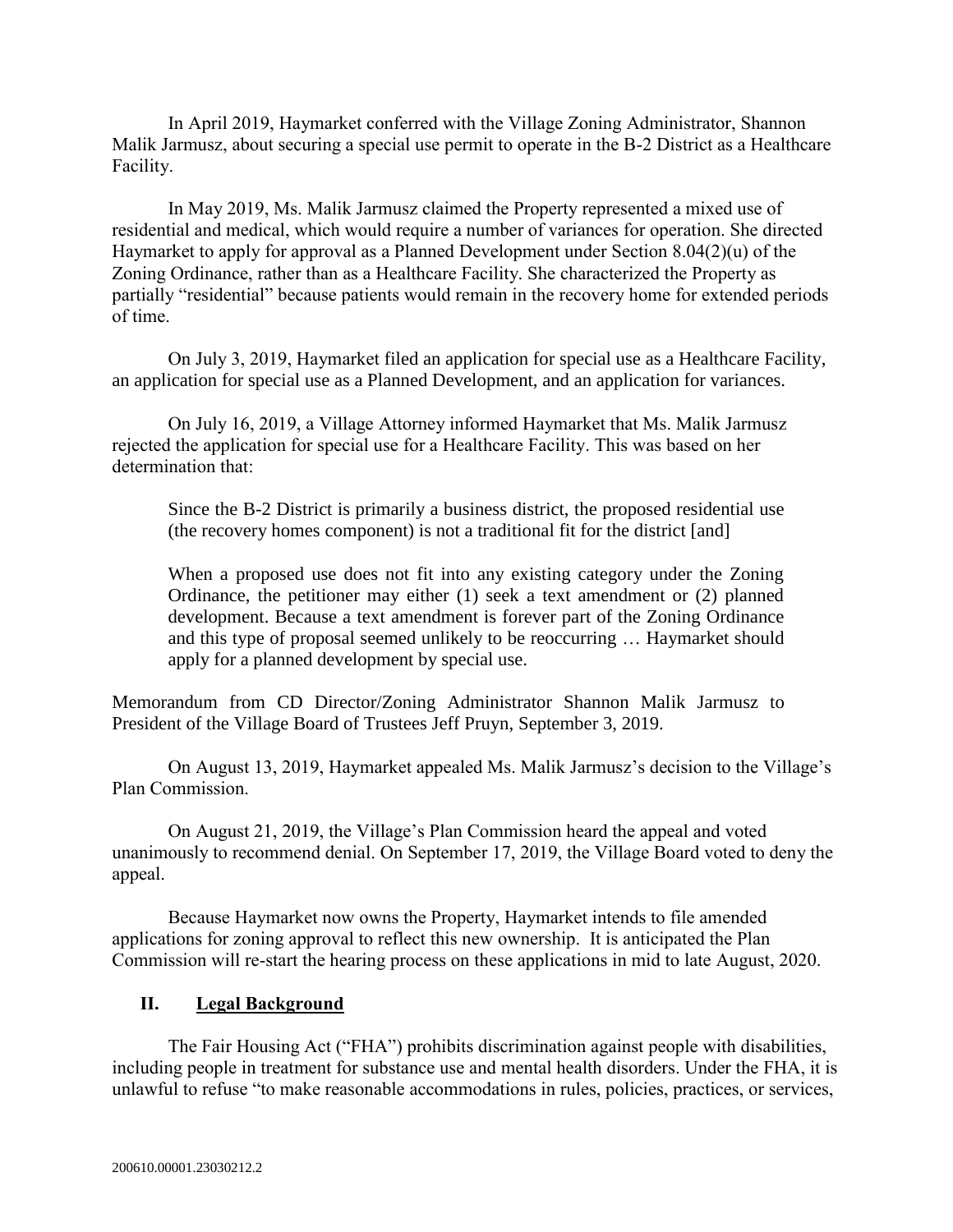when such accommodations may be necessary to afford such person equal opportunity to use and enjoy a dwelling." 42 U.S.C. § 3604(f)(3)(B); *See also Joint Statement of the Department of Housing and Urban Development and Department of Justice – State and Local Land Use Laws and Practices and the Application of the Fair Housing Act*, Washington D.C. (Nov. 10, 2016) *available at* <https://www.justice.gov/opa/file/912366/download> Question 2, Page 3 ("Joint Statement")(noting it is unlawful to (1) impose restrictions on housing because of alleged public safety concerns based on stereotypes of disability, or (2) refuse to provide reasonable accommodations to zoning policies when accommodations may be necessary for those with disabilities to have equal opportunity to use the housing.).

Under the Fair Housing Act, individuals using Haymarket's services are considered people with disabilities. 42 U.S.C. § 3602(h) [protecting those with "physical or mental impairment[s]" that substantially limit major life activities, including mental illness, emotional illness, drug addiction (other than addiction caused by current, illegal use of a controlled substance) and alcoholism].

Two additional federal civil rights laws also prohibit discrimination against people with disabilities: the Americans with Disabilities Act ("ADA"), 42 U.S.C. § 12132; and Section 504 of the Rehabilitation Act of 1973 ("Section 504"), 29 U.S.C. § 794. Title II of the ADA applies to all public entities, including State and local governments, and prohibits discrimination in all programs, services, or activities of public entities, including those that concern the zoning process. Joint Statement at 1. Section 504 prohibits discrimination on the basis of disability in federally-assisted programs or activities. The FHA, ADA, and Section 504 all "embrace the concept that, in certain instances, the policies and practices of covered entities must be modified to accommodate the needs of the disabled." *Wis. Comm. Servs., Inc. v. City of Milwaukee,* 465 F.3d 737, 746 (7th Cir. 2006).

Here, the Village interpreted the definition of "Healthcare Facility" to exclude a facility (i.e. Haymarket DuPage) that treats people with substance use and mental health disorders. In doing so, it denied people in treatment an equal opportunity to enjoy and use the Property, in violation of the FHA, ADA, and Section 504. Thus, and as more fully explained below, Haymarket requests the Village classify Haymarket as a Healthcare Facility, and allow it to apply for a special use permit to operate as such.

Courts have found time and time again that when a municipality imposes a more onerous zoning process for a facility or home that will serve or treat people with disabilities, and does so due to their disabilities, such constitutes discrimination. In *Daveri Development Group, LLC v. Village of Wheeling*, a housing provider sought to build a permanent supportive housing center for adults with disabilities. 934 F. Supp. 2d 987 (N.D. Ill. 2013). The Board of Trustees in Wheeling determined the facility should be classified a "social service facility," rather than a "multiple-family dwelling," because there would be an on-site resident manager at the property, and the residents would receive off-site case management. *Id.* at 999. The Board then denied the zoning application because social service facilities were not allowed in the district where the provider wanted to build. *Id.* The court found that under this rationale "no permanent supportive housing development for the mentally disabled would ever qualify as a multi-family dwelling or be permitted in a residential district in the Village of Wheeling" and, as a result, the municipality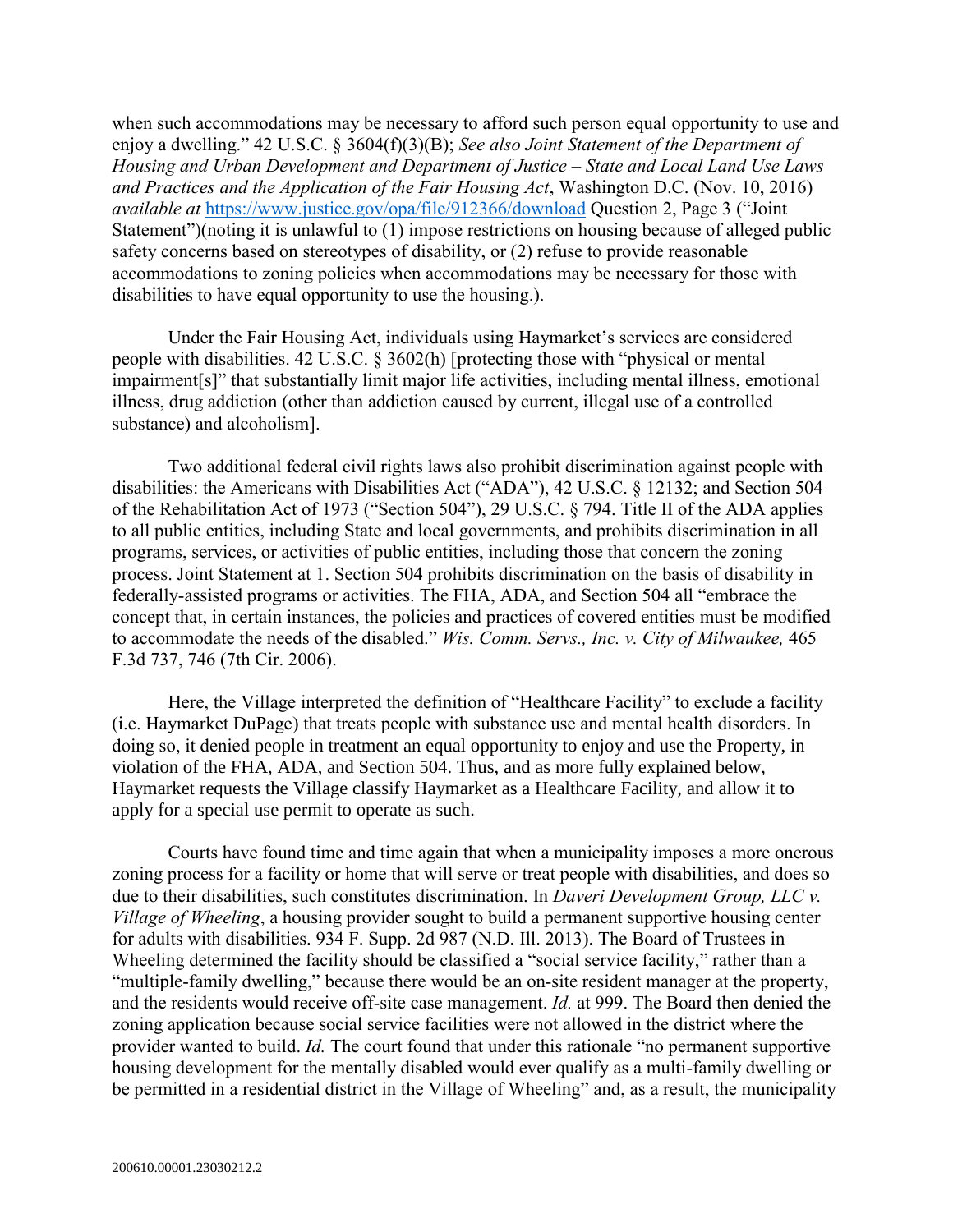had to allow the provider to apply as a "multiple-family dwelling," as a reasonable accommodation. *Id.*at 1002-05. 1

In addition, in *United States v. City of Chicago Heights,* 161 F. Supp. 2d 819 (N.D. Ill. 2001), Thresholds, a non-profit serving people with psychiatric disabilities, sought to establish a group home. *Id.* at 823. The city planner classified Thresholds as a "family community residence," defined as a dwelling unit with not more than eight unrelated persons with disabilities, rather than a "family residence," which included a group of not more than five unrelated persons without disabilities. *Id.* at 823. On this basis, the city denied Thresholds' application because Threshold's proposed location would be too close to another "family community residence." *Id*. The Seventh Circuit found that the defendant municipality could not "treat the [Thresholds property] as a 'family community residence,' subject to location restrictions, rather than as a 'family,' not subject to those restrictions, without violating the FHAA" and thus the property "[could] not legally be considered a 'family community residence.'" *Id.* at 833.

Here, the Village refused to allow Haymarket to apply as a Healthcare Facility because the property's purported "residential use (the recovery homes component) is not a traditional fit for the district." However, rooms at the Property cannot be considered residential because the Zoning Ordinance defines a dwelling unit to include "complete kitchen facilities, permanently installed." As you are well aware, the rooms at the Property do not and will not include kitchens.

Plus, in common language, there is no distinction between the term "residence" and "dwelling." Indeed, the Meriam-Webster dictionary defines a residence as "the act or fact of dwelling in a place for some time." [https://www.merriam-webster.com/dictionary/residence.](https://www.merriam-webster.com/dictionary/residence) Hence, as defined by the Zoning Ordinance, the Property will not operate residences (i.e. dwellings), and the Village's determination to the contrary contravenes that Ordinance.<sup>2</sup>

Moreover, individuals served at the Property will remain on a temporary basis only until their treatment is complete, which for those in the treatment portion of the Healthcare Facility will be on average 28 days, and in the recovery home portion of the Healthcare Facility will be on average 90 days. Hence, the individuals served by the Property are much like those served in a hospital, where extended stays continue until treatment concludes.

In fact, the proposed Healthcare Facility is in appearance and practice identical to that of a hospital: it will contain individualized rooms with no kitchens, is licensed by the State of Illinois, and will provide medical and psychiatric treatment for people in treatment for substance use and mental health disorders under the supervision of a Medical Director. Indeed, the Zoning Ordinance contemplates various medical settings under its "hospital" definition, including

 $\overline{a}$ 

<sup>&</sup>lt;sup>1</sup> The Court also found that to allow nursing homes in the relevant district, but not housing for people with psychiatric disabilities, had a wrongful discriminatory effect on people with psychiatric disabilities. *Id.* at 1002.  $2$  Notwithstanding the definition of dwelling in the Zoning Ordinance, a recovery home enjoys the protections of the Fair Housing Act. *Joint Statement of the Department of Housing and Urban Development and Department of Justice – State and Local Land Use Laws and Practices and the Application of the Fair Housing Act*, Washington D.C. (Nov. 10, 2016) *available at* <https://www.justice.gov/opa/file/912366/download> Question 8, Page 7. To put it another way, just because the Village defines dwelling in a certain way, it does not escape its obligation to comply with the Fair Housing Act with respect to the Property.